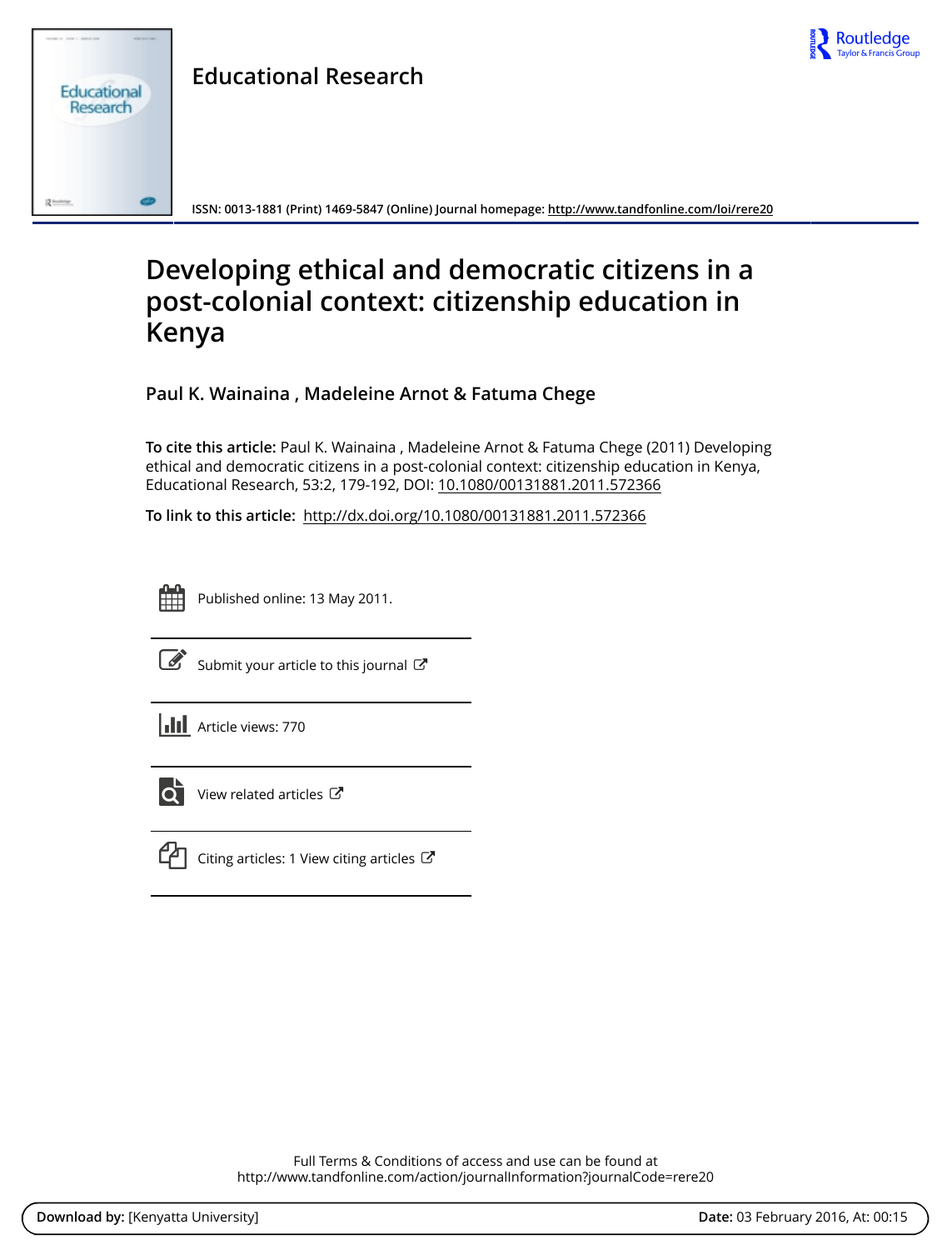# Developing ethical and democratic citizens in a post-colonial context: citizenship education in Kenya

Paul K. Wainaina<sup>b</sup>, Madeleine Arnot<sup>b\*</sup> and Fatuma Chege<sup>a</sup>

a<br>Department of Educational Foundations, School of Education, Kenyatta University, Nairobi, Kenya; <sup>b</sup>Faculty of Education, University of Cambridge, Cambridge, UK

(Received 30 July 2010; final version received 28 January 2011)

Background: Youth citizenship is now on the international agenda with African countries increasingly interrogating their national perspectives on citizenship and citizenship education. In this emergent field of research, African scholars are beginning to challenge the prevailing (Western) theories of citizenship and democracy.

Purpose: The aim of this paper is to contribute an African perspective to the study of citizenship education by exploring the political influences and meanings that shaped citizenship education in Kenya, and how these have evolved from independence to the present day.

Data and Methods: This article is based on a documentary analysis of key policy-related documents, complemented by an analysis of some critical historical moments in the life of Kenya as a postcolonial nation. The policy-related documents include government policy documents, as well as political statements, speeches, development reports, technical commission reports, media articles, research publications and reports, education syllabi and curriculum documents. Main Findings: Post-independence, the Kenyan government focused on rethinking the colonial concept of citizenship in line with its political–cultural

traditions, encouraging new notions of belonging, of civic virtues and of duties in relation to nation-building and economic development. Social Ethics and Education (SEE) programmes in schools were established and then later removed from the secondary school curriculum.

Conclusions: This paper yields important insights into the international and national political agendas that shape Kenya's notions of active citizenship. It indicates the tensions which vulnerable and fragile states such as Kenya experience in negotiating their citizenship education agenda, whilst attempting to win foreign investment and aid for their economy, and whilst addressing regional and ethnic inequalities and high levels of poverty.

Keywords: active citizenship; social ethics education; Kenya

No-one is born a good citizen: no nation is born a democracy. Rather, both are processes that continue to evolve over a lifetime. (Kofi Annan quoted in WDR 2007, footnote 124, 183)

To change the social consciousness of a people in order to prepare them for a new way of doing things is the most difficult project any society can embark on. (Otieno 2002, 20)

<sup>\*</sup>Corresponding author. Email: mma1000@cam.ac.uk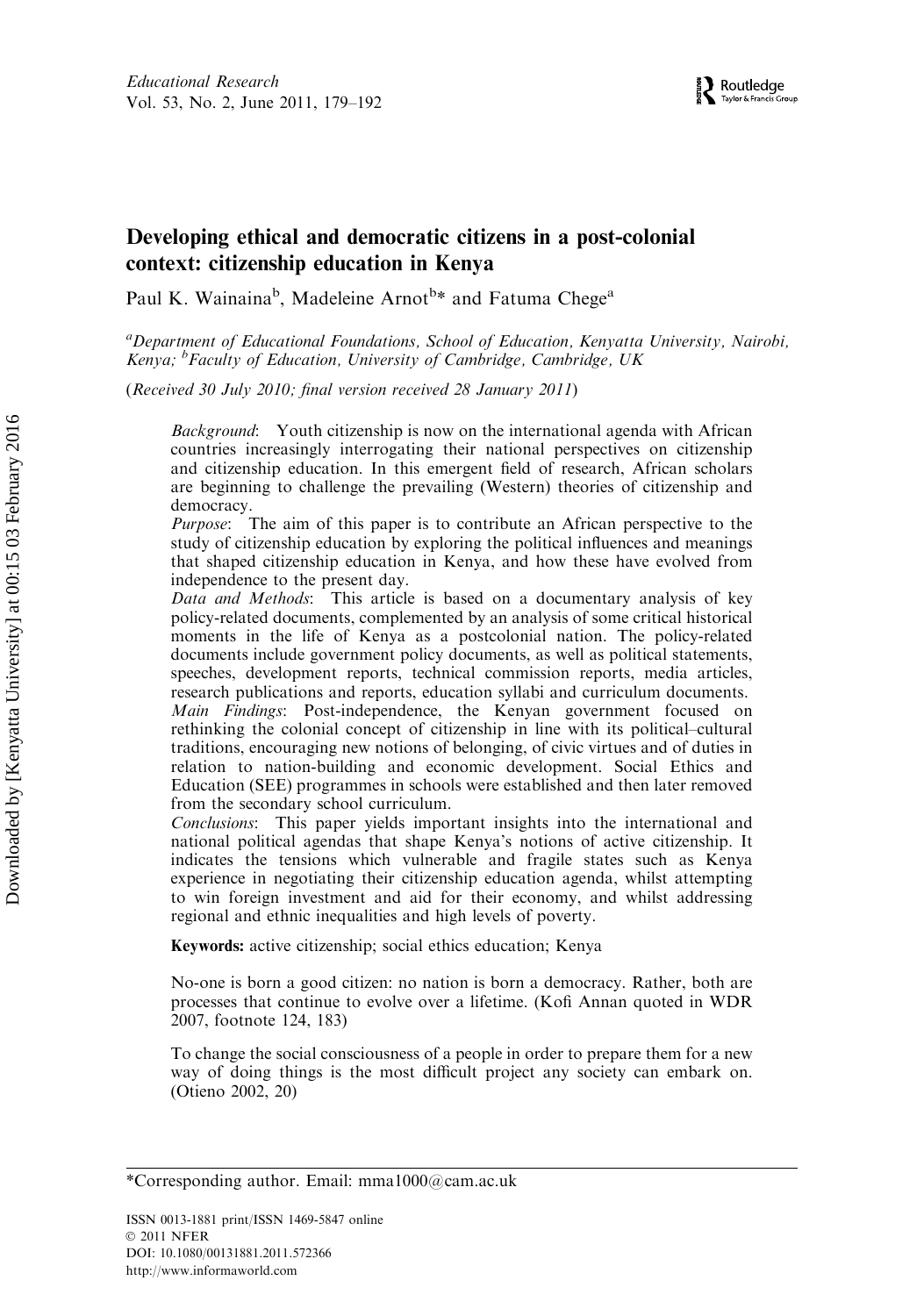# Introduction

Concern for democratic and citizenship education in Africa dates back to colonial times. A paper published in 1948 by the British government's Colonial Office on 'Education for Citizenship in Africa' (somewhat ironically) proposed that the aim of educating the next generation of African youth should be to achieve a liberal democracy (Colonial Office 1948, 13). Education for citizenship as a curriculum subject was expected to 'take the lead over political and economic development and having done so, be careful to safeguard it' (ibid., 16). All young people should develop an understanding of rights and duties, as well as being informed about foreign affairs, and the economic and social issues that relate to their government. The Colonial Office argued that African children deserved 'the gift of straight thinking, be able to keep first things first, be loyal etc' (ibid., 16), while at the same time they should also know their place as subjects of their colonial masters.

The contradictory nature of this political agenda sets the scene for this exploratory study of post-independence Kenyan approaches to the education of its citizens. Citizenship in Kenya, like that in a number of other African states, continues to reflect this British colonial heritage as well as 'the hasty transition to postcolonial state–society relations' (Ndegwa 1998, 351). Citizenship defines 'those who are, and who are not, members of a common society' and as such it also expresses:

a set of normative expectations specifying the relationship between the nation-state and its individual members which procedurally establish the rights and obligations of members and a set of practices by which these expectations are realized. (Waters 1989, 160, quoted in Ndegwa 1997, 600)

However, as Ndegwa points out, citizenship in practice (and one could argue citizenship education) 'is never fixed' and that as a social process, it is constantly and simultaneously being enacted, contested, revised, and transformed (op. cit., 354). The relationship of the individual to the state in Kenya has been shaped as much by international political frictions and by structural adjustment of the economy as it has by political liberalisation reform movements which brought in new discourses of rights and obligations. Citizenship education, as we shall see, has been equally buffeted by these competing political forces.

This article attempts to identify the ambivalences and tensions that the postcolonial Kenyan government faced in developing the education of its citizens, and to give some indication of how such tensions have played out within the contemporary education system.<sup>1</sup> The Kenyan example, although unique, is symptomatic of the struggle that vulnerable and fragile states have in negotiating their own citizenship education agenda, whilst attempting to win foreign investment and aid for their economy, and whilst addressing regional and ethnic inequalities and high levels of poverty. The Kenyan debates about how to create national unity, promote appropriate civic virtues, and engage with liberal notions of rights and freedoms indicate the challenge of shaping democratic civil society within the context of an increasingly marketised economy (run by powerful political elites) and high levels of poverty. Our aim is to explore from an African educational perspective what Ndegwa (1997, 1998) argued was the tension between democratisation and liberalisation in twentieth-century African societies such as Kenya.

We begin our analysis by describing the theoretical and methodological approach which shaped our research before outlining some of the government attempts to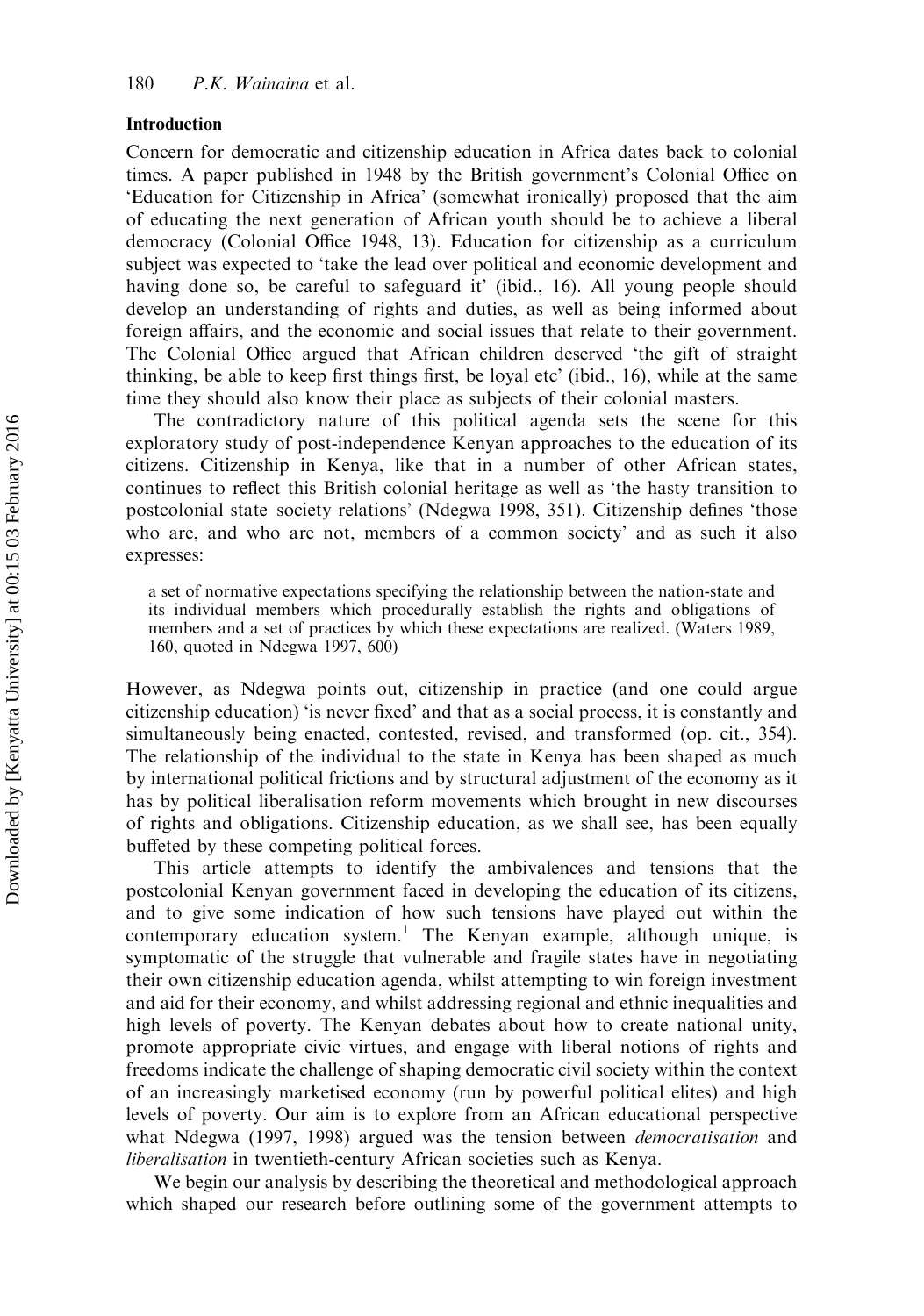educate its citizens in its reformed education system, and the ways in which, in recent periods, it appears to have shifted discursively towards different, more economically inspired goals.

### Theoretical and methodological approaches

The study of citizenship education is characterised by its close relationship to Western European political philosophy, with little attention given to the significance of this tradition to non-Western, often postcolonial, educational systems.<sup>2</sup> In contrast, contemporary African writers such as Bhola (2002) and Nsamenang (2002) refer to the complex range of political discourses that join Western European notions of liberal democracy, civic republicanism and even communitarianism with pan-Africanism, Arab-Islamic influences, Western Christian legacies and indigenous African cultures (Nsamenang 2002). African scholars challenge the assumption that citizenship refers to a single political community, and mainly, if not only, to the relationship of the individual to the modern democratic state. In the predominantly rural African nations, there are a number of *dualities of citizenship* that are at play. Mamdani (1996), for example, identifies the difference between rural, largely unschooled, 'subjects' and educated African urban elites who constitute 'citizens'. This socio-political division (which has its roots in the colonial period) is reinforced by a second duality of citizenship, which, according to Ndegwa (1998), distinguishes between those citizenship rights and obligations individuals and groups hold in relation to their ethnic communities, and those rights and obligations that they hold in relation to the nation state. In Kenya these 'two citizenship spaces' define the form taken by civil society, on the one hand, and by political parties and government, on the other. As a result, the concept of the 'active citizen' has different connotations. Here the tensions created between individual/community and rights/responsibilities in the context of nation-building 'require that the individual's [civic] activities must simultaneously promote the corporate existence of the community. This puts humanity at the centre of nation building or *active citizenship'* (Avoseh 2001, 480; our addition). The relationship between culture and citizenship here is centred on the basic elements of obligations to the community and interpersonal relationships, where such relationships are 'sensitive to values such as the sacredness of human life, mutual help, generosity, cooperation, respect for older people, harmony and the preservation of the sacred' (483). This definition is in stark contrast to the model of the active citizen that dominates 'contemporary understandings of globalisation' and that defines the active citizen as:

. . . one who acquires more power – especially economic and political, including the ability for coercive force. [Also] ... the emphasis on economic power in the larger society reflects in the learning environment where the acquisitions of certificates are more important than the acquisition of knowledge and skills for personal and community benefit. (Avoseh 2001, 485)

Our research on Kenyan citizenship education has to be set in the context of these African debates and critical reactions to the import of such global notions of active citizenship particularly that encouraged by the World Bank. In 2007, the World Bank contended that educating young people for economic participation alone, although necessary, was not sufficient to remove poverty. Its report, Development and the Next Generation, argued that markets could not deliver on their own; they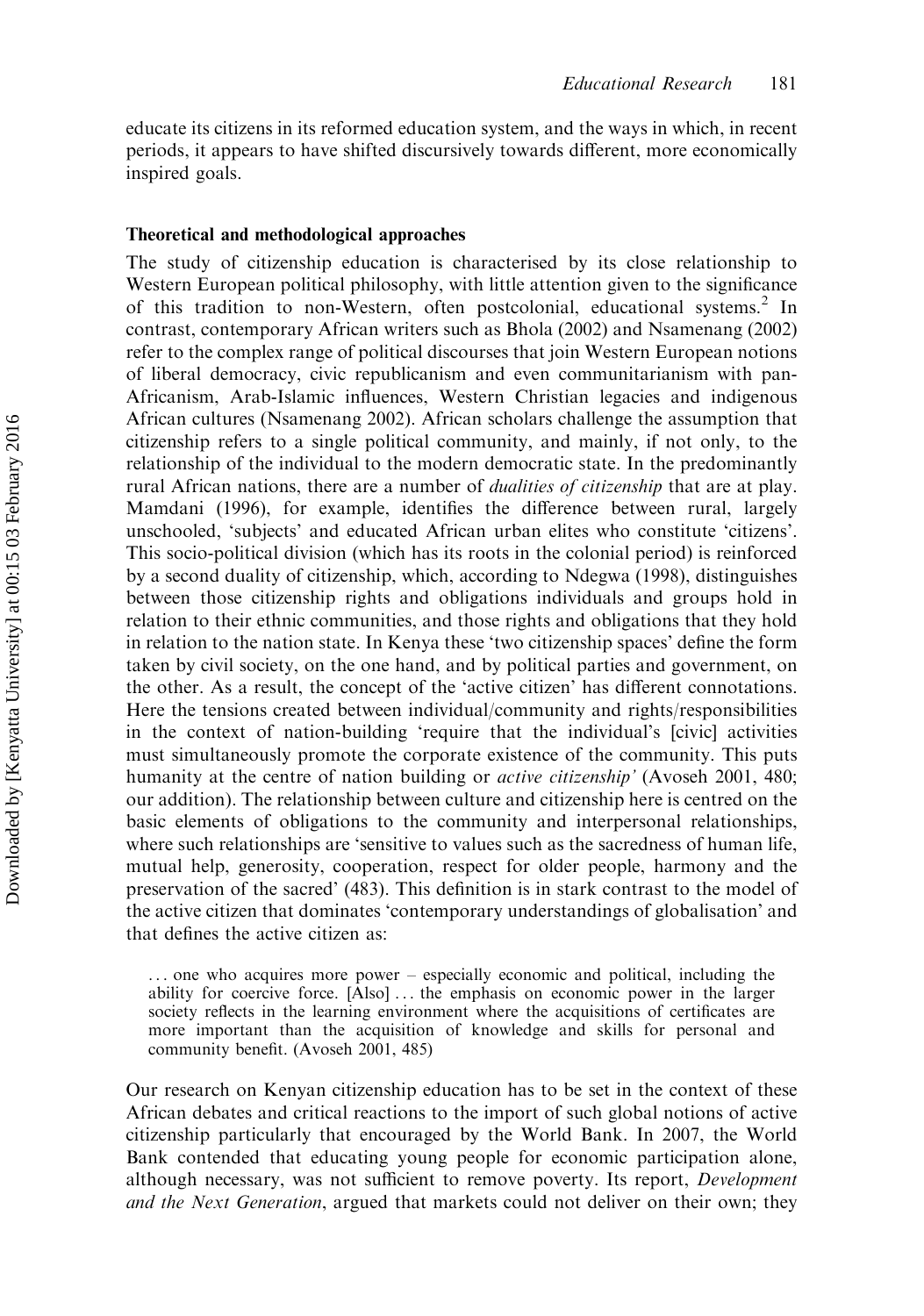needed 'collective action, public accountability, caring for kin and community environmental stewardship' (World Bank 2007, 160). Attention was turned to young people's experiences of citizenship as 'crucial for development outcomes', and it was argued that in marketised economic systems, young people should be accepted as important stakeholders. Without their active citizenry 'collective action, public accountability, caring for kin and community, environmental stewardship, the promotion of human dignity, and the creation of shared identity and rights are so much more difficult . . .' (ibid. 2007, 160). Young people as stakeholders can protest against officials who are not accountable or are inefficient. For this role to work, educating youth into citizenship needs to encourage *pro-active* civic engagement. Thus, schools should: (1) provide opportunities for youth to learn how to practice and to actualise 'active citizenship'; (2) develop the capabilities of youth as part of the process of identity formation; (3) ensure recognition of the importance of youth identity by those who count; and (4) make sure that youth are given legally recognised second chances to correct mistakes such as taking the wrong direction (e.g. drugs, violence, soldiering).

The political debates surrounding the liberalisation and democratisation of nations in Sub-Saharan Africa are now attracting scholars interested in the role of state-provided education in the formation of modern African citizens.<sup>3</sup> Today we can find new research on the political framing of civic education programmes, social studies and history, as well as the political identities and values of young Africans as a result of their schooling and community identifications (e.g. Durham 2007; Kendall 2007; Hunt 2007; Abdi, Ellis, and Shizha 2005; Unterhalter 2000; Burgess 2005a, 2005b). This article contributes to that debate by critically engaging with the historical shaping of the Kenyan government's education programme. Whilst not comprehensive as an historical account, it offers an opportunity to reflect on the political dilemmas that the government faced but also the contemporary challenges associated with educating its young citizens in a fragile democratic context.

Our research strategy represents an attempt to uncover the citizenship goals promoted by government and non-governmental organisation (NGO) activity. Here we offer a documentary analysis complemented by an analysis of some critical historical moments in the life of Kenya as a postcolonial nation. We are guided by May's (1997) conceptualisation that 'documents do not stand on their own, but need to be situated within a theoretical frame of reference in order that its content is understood' (1997, 171). To this end, selected government policy documents on the role of education for human development, scholarly critiques on the multi-function nature of education and other documents on Kenya and Africa were thoroughly interrogated and, as a result, the shifts on the key role of education were revealed. A range of public documents were then located and purposively selected through a form of documentary snowballing that yielded relevant policy statements, speeches, development reports, technical commission reports, media articles, research publications and reports, education syllabi and curriculum documents. The process of analysis constructed an historical sequencing of the chronology of the education policy cycle relating to citizenship education in Kenya. This strategy enabled us to 'consider not only the ways in which meaning is constructed, but also the ways in which new meanings are developed and employed' (May 1997, 173). Concurrent discussions within and across these documents by Kenyan educationalists form part of the methodological technique.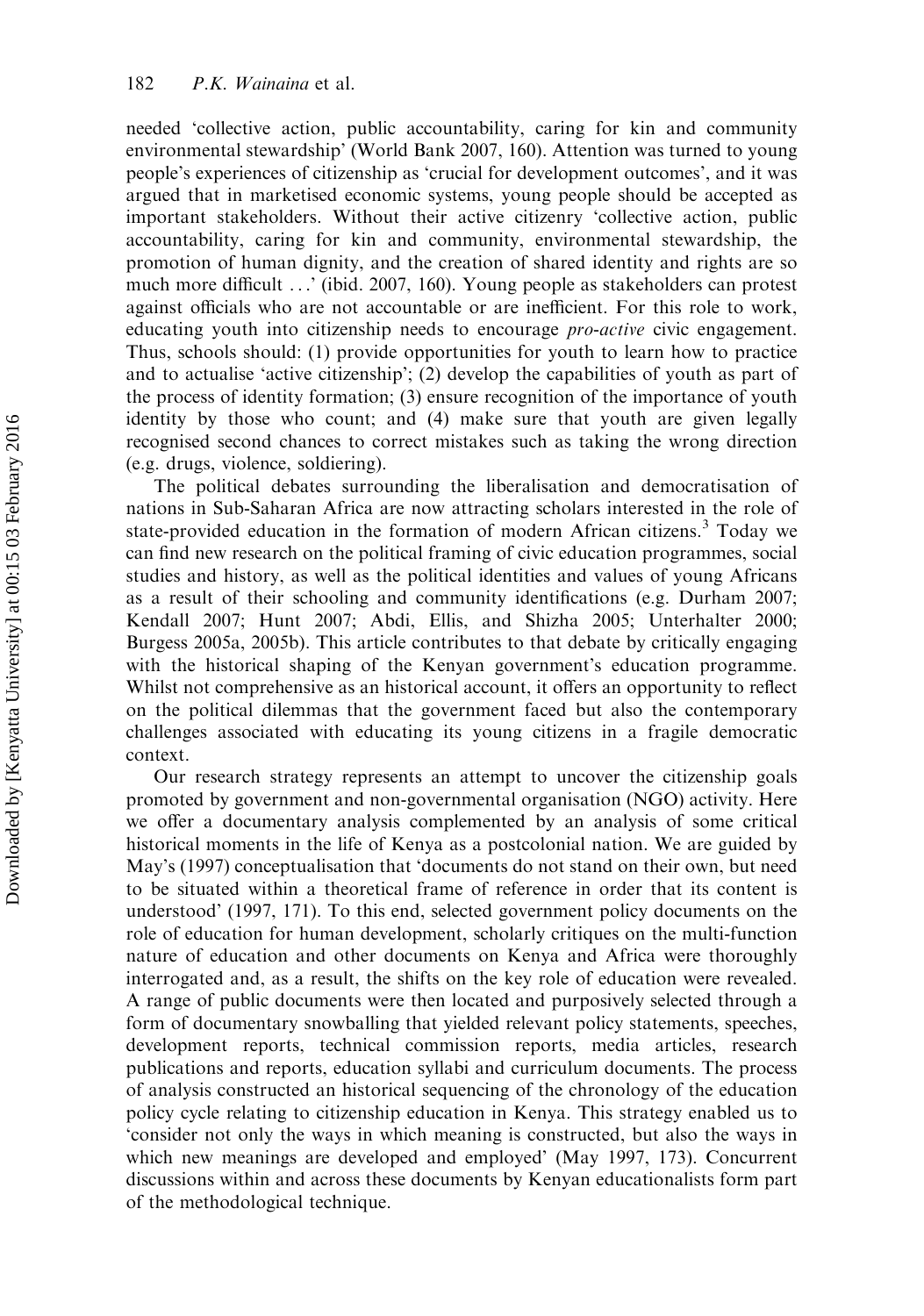# Pursuing citizenship as moral imperative in post-colonial African contexts

The political framing of education, post-independence, is hard to assess. On gaining national independence, the challenge for the newly constituted democratic Kenyan government was to guide a country composed of various ethnic communities with different cultures into a unified nation. However, it is a matter of some debate whether Kenyatta's government, when trying to avoid aligning the nation directly with Western liberal ideologies or socialist ideologies, was genuinely committed to what was officially known as *Democratic African Socialism*. Publicly, this approach underscored the state's efforts to expand the base of social services to the population (Ndegwa 1998, 359).

There are therefore different views about the significance of the publication of the Sessional Paper No.10: African Socialism and its Application to Planning in Kenya (GoK 1964), which put a premium on the rights and importance of the community at the expense of the individual (ibid., 4). Democratic African Socialism as defined here was based on pan-African traditions, in which all members of a society have equal political rights and that no individual or group could be allowed to have undue influence on the affairs of state (ibid., 3). The principle of *mutual social responsibility* was represented as an extension of the African extended family to a wider community where each member of the community has an obligation to do their best for his/her neighbour. Mbiti's (1969) maxim of: 'I am because we are' captures the communitarian ethos of this political discourse, which resonated with the widely recognised notion of  $Ubuntu - a$  shade of democracy, which many scholars in African affairs argue is an appropriate framework to inform governance in Africa (Kubow 2007). If fully implemented through education, Democratic African Socialism would have encouraged a range of goals such as: political equality, social justice and human dignity including freedom of conscience, freedom from want, disease and exploitation, equal opportunities, and high and growing *per capita* incomes, equitably distributed.

Initially, Kenyatta's government was defined as the main provider of 'basic needs' in relation to social welfare, especially when addressing the rights to education and health care and when addressing the rights of non-African immigrants and the landless. As noted by scholars such as Sifuna (2000), this agenda was complemented by the establishment of the famous *harambee* movement in which communities at the local level took charge of their own development. Here, leaders appealed to the harambee spirit of 'pulling together' for the common good. Community-led projects were encouraged to bid for government start-up costs to run the project themselves.<sup>4</sup>

Kenyatta's government also tried to establish an educational system for its youth that reflected the aspirations of the new African nation. The teaching of civic virtues had to be located within this context of nation-building. When evaluating the then existing British colonial education system (which still had many of the racial and religious features associated with colonialism), the Ominde Commission on Education (GoK 1964) recommended that a re-structured system of education should focus on several social values that included a sense of nationhood, promotion of national unity, social equality, social obligation and responsibility. At the same time, educational institutions would be expected to eradicate divisions based on race, tribe and/or religion. To inculcate these egalitarian values, the government suggested that primary school teachers should be encouraged to become creative and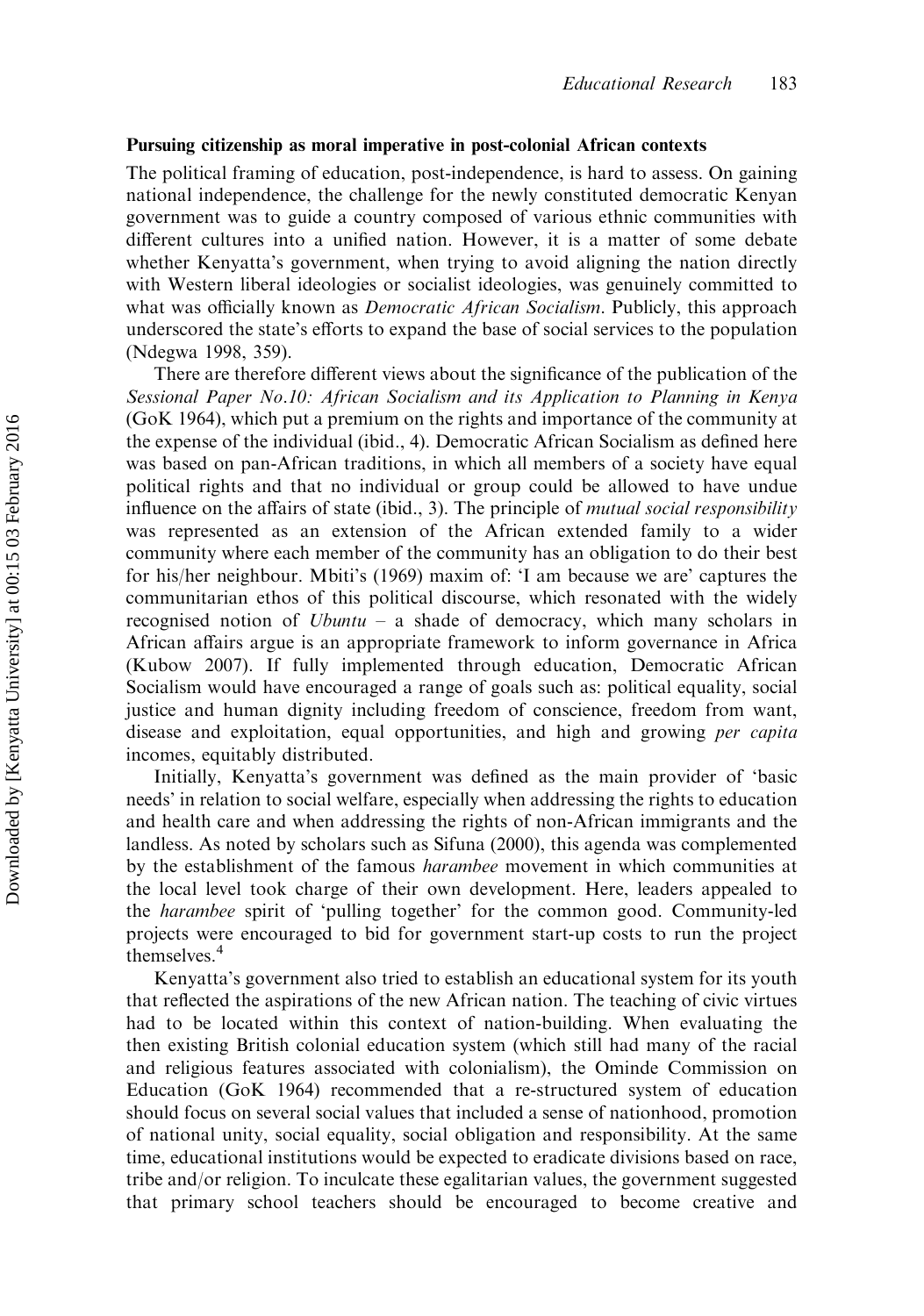progressive in teaching pupils to think and act like Kenyans – thus, helping construct specifically Kenyan identities. It also recommended the use of a common language (mainly English) to teach all young Kenyans, and that a selection of students from different geographical and cultural backgrounds be taught together in national boarding schools (GoK 1964, 28–29). The formal education system was thus to assume responsibility of inculcating inclusive citizenship identities.

This aspiration of nation-building continued to shape educational policy-makers' thinking but it had increasingly to engage with issues relating to economic difficulties and moral decline. In the 1970s, for example, the National Committee on Educational Objectives and Policies (NCEOP), which was established under the chairmanship of Peter Gachathi, then Permanent Secretary in the Ministry of Education (GoK 1976), focused on three key issues. Firstly, the Committee recognised that educational provision was becoming expensive for the government and yet was not fulfilling its main objectives. Even though education was generally perceived the best guarantee for both personal as well as social advancement, young people coming out from the education system were not obtaining gainful employment. Secondly, the Gachathi Report focused on the need to redefine Kenyan social and ethical values in response to public condemnation of social problems. It recognised the 'corruption, nepotism, tribalism and idleness due to the lack of supporting moral and civics education' (GoK 1976, 6). Thirdly, English (as medium of instruction) and Kiswahili (as opposed to the vernacular languages) were confirmed as common languages that would enhance social integration amongst students from various cultural groups (GoK 1976).

These ethical dimensions of education became even more important in the late 1970s and early 1980s in a context where the economy was in trouble, when political opposition was being oppressed and when the political elites were seen as increasingly out of touch. Corruption and mismanagement were on the rise and the state was unable to deliver on its promised citizen entitlements. Nevertheless, the government sustained its commitment to use education to expound the importance of national unity, to help eradicate social, economic and regional inequalities, and to develop useful citizens, capable of and motivated towards the improvement of the nation as a whole. This national project also addressed concerns about the antisocial behaviour of youth. Hence, the Gachathi Commission Report recommended the introduction of Social Education and Ethics (SEE) as a separate subject within the school system (GoK 1976, 7–8). The justification put forward was that the '. . . lack of ethical foundations [which if not addressed] will constitute a basis for social disintegration and in the long run, degeneration of quality of life of society and eventual social death' (GoK 1976, 7). The report, in effect, replaced traditional ethics with a new ethical code for modern Kenya (Harber 1997, 57). As a normative curriculum, it prescribed 'correct' social values such as marriage, chastity, virtues such as 'fortitude', 'perfection' and 'active sacrifice', as well as the importance of traditional gender divisions in the home and the policing of peers.

#### Tribal politics, social ethics and economic turn

In 1978 when Daniel arap Moi was elected President, the political process of decolonisation took a different turn, with single party politics and ethnic tribalism becoming even more embedded in political life. The state, which had been dominated by the Kenyatta's Kikuyu-Luo alliance, was now taken over by the dominance of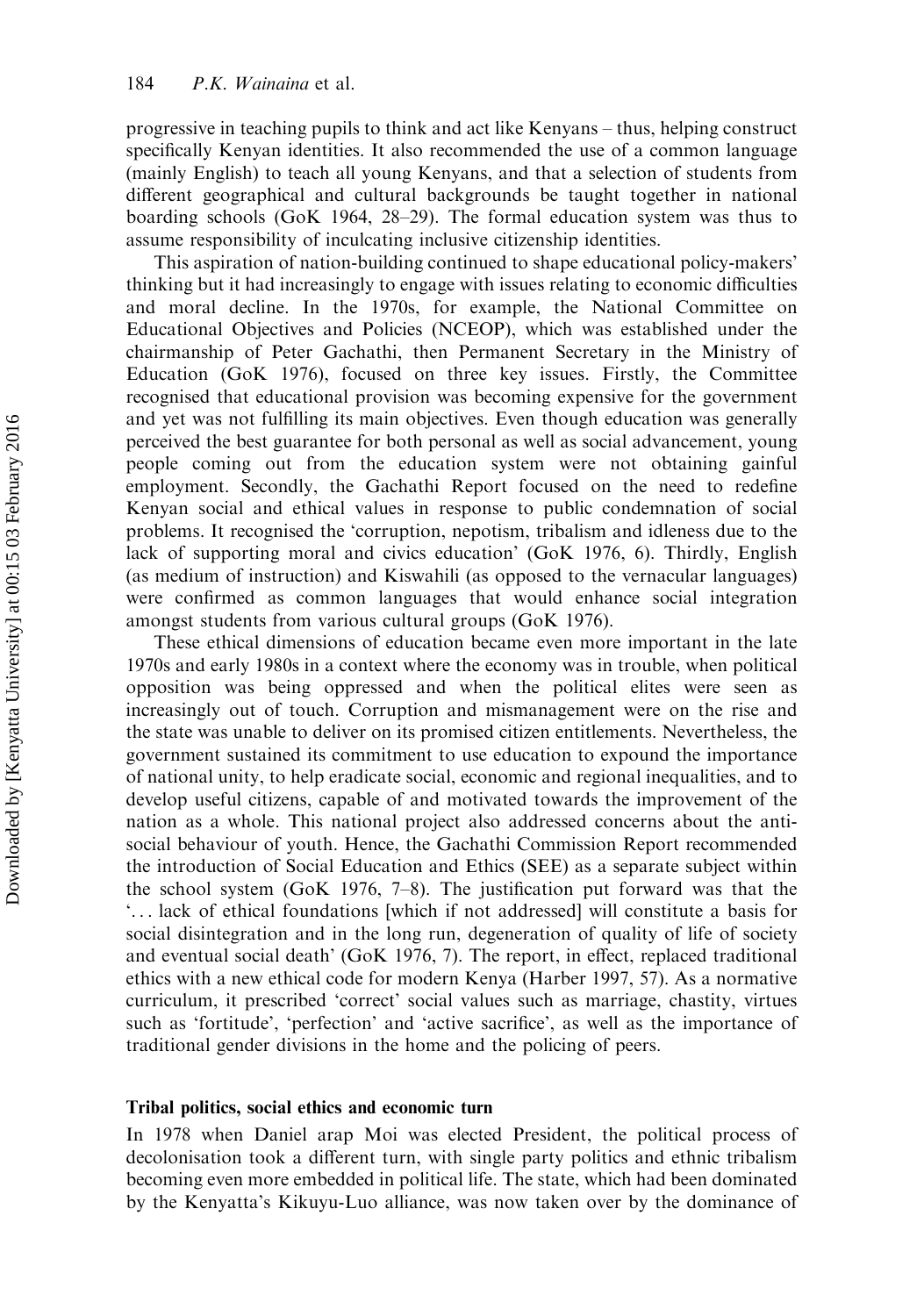Moi's Kalenjin tribe. Political corruption, the decline of civil society and the rise of dangerous levels of ethnic conflict were associated with a sharp economic downturn (Ndegwa 1998, 10).

Civic education in the 1980s initially retained its ethical and patriotic approach but there was increasing reference to the economic value of education, individual development and well-being. Initially, Moi's government appointed C.B. Mackay, a Canadian educationalist, to review the general educational objectives as well as investigate the launching of a second public university. Mackay's (GoK 1981) recommendations reiterated the importance of the general education objectives identified in the preceding education commissions and recommended, within a new 8-4-4 system of education, the inclusion of SEE at secondary school level.<sup>5</sup>

Although the education system was still expected to remove social injustice and disparities between sexes, geographical regions and social and economic groups in a community (GoK 1981), by the late 1980s, there was a definite shift in emphasis which placed citizenship education alongside new economic emphases on selfreliance and self-employment (a shift that reflected the growing unemployment of youth). Notably, the focus on ethical virtues that became prominent in the late 1980s emphasised the need to sustain traditional cultural practices within economic development agendas. A Presidential Working Party under the Chairmanship of James M. Kamunge published a report on Education and Manpower Training for the Next Decade and Beyond (GoK 1988), reviewing yet again Kenyan educational philosophy, policies and objectives in light of the changing sociocultural, economic and political demands of the country. This time, it pointed to the double-edged nature of culture  $($ ...) in the process of change and adaptation, (where) care should be taken to ensure that only positive aspects of cultural practices are retained or adapted with a view to enriching and developing the national culture' (GoK 1988, 6).

The objectives for the four-year secondary education (for 14–17-year-olds) privileged goals that were startlingly similar to that found in many Western European contexts. There was a discursive shift away from ethics towards the development of the individual, formal knowledge and skills, and education for economic citizenship. The ethos of African democratic socialism, if it had ever played a part, was no longer evident in these goals, which sought to:

- . provide for an all round mental, moral and spiritual development;
- . provide relevant skills towards positive contribution to the development of society;
- . ensure balanced development in cognitive (knowledge), psychomotor (manipulative and practical) and affective (attitude and value) skills; and
- . lay a firm foundation for further education, training and work; and, lead to the acquisition of positive attitudes and values towards the well-being of society (GoK 1988, 27).

In short, an emphasis on the individual cognitive aspect of education at the expense of the affective and practical aspects of democratic national identity (ibid., 14) started to shape Kenyan education for citizenship. This was compounded, in retrospect, by a strong emphasis on the competitive passing of national examinations at the expense of acquiring skills, knowledge, attitudes and expertise that were necessary for national and social development (KIE 1999, 24).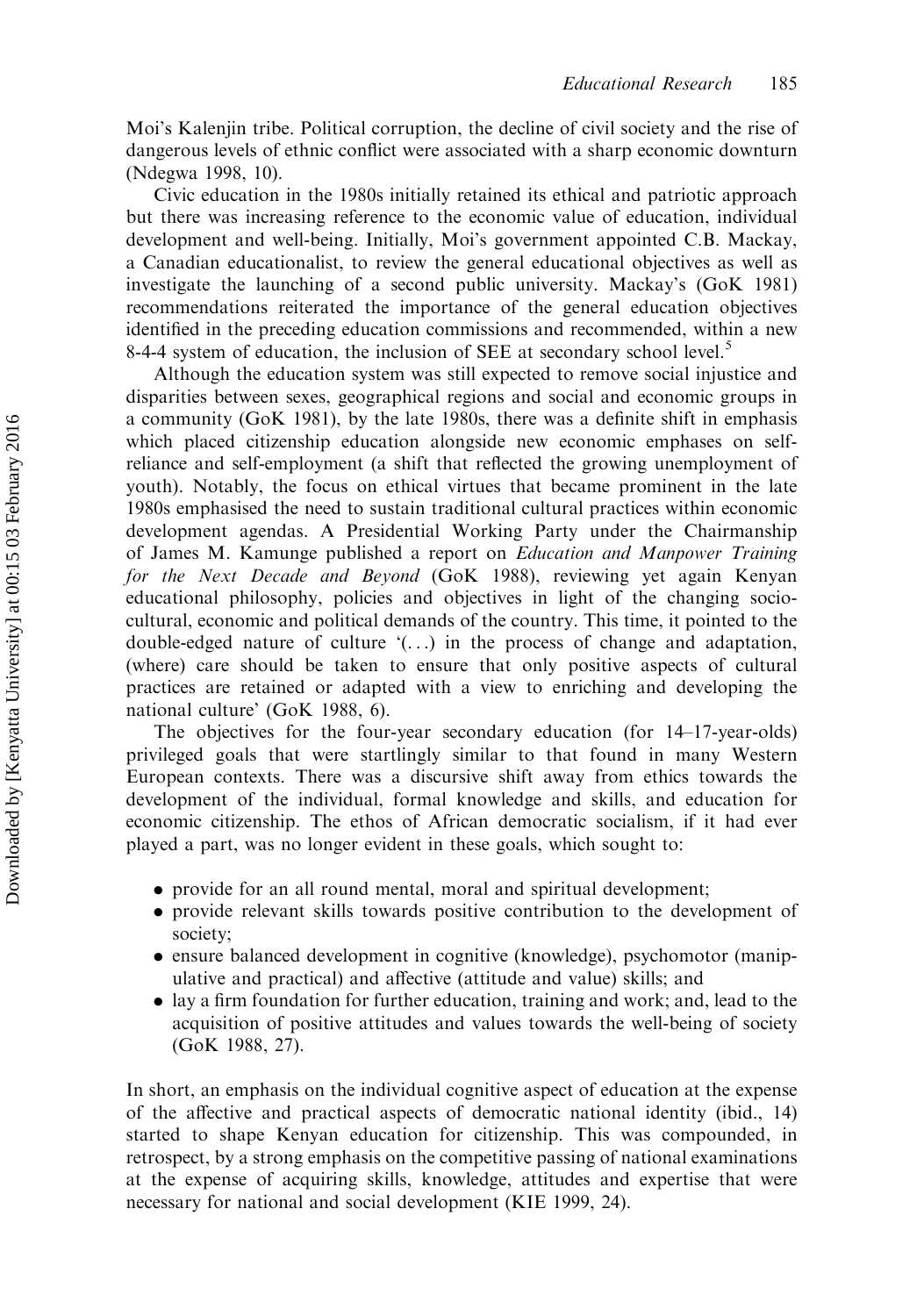By the 1990s, other economic forces had come into play. The Kenyan government reluctantly had had to agree to the terms of structural adjustment, which forced the state to cut back its social welfare functions, introducing, for example, cost sharing on educational fees. Political liberalisation in the form of democratisation encouraged greater claims to political rights whilst economic rights to employment and education were reduced (Ndwega 1998). Significantly, Moi's Government appointed yet another Commission of Inquiry into the Education System of Kenya, this time chaired by David Koech (GoK 1999) to recommend ways of enabling the government to facilitate the link between accelerated industrial and technological development, national unity, mutual social responsibility and consolidation, and enhancement of life-long learning (GoK 1999, xix). Yet despite this increasingly dominant economic emphasis, the Commission continued to underscore the ethical need for Kenya to produce, through the education system, a citizenry with the following characteristics: a sense of patriotism and nationalism that transcends ethnic and traditional ties, integrity of character and a vision to uphold the rule of law (GoK 1999, 17). It again emphasised communal civic virtues, which individuals share, such as moral virtues of honesty, confidence, work ethics and concern for others' welfare.

This recurring debate between the ethical and development agendas expressed itself differently in the later years of the century. On the one hand, the Kenyan government reduced the status of teaching social ethics, and on the other, it promoted education for all. Significantly, the new curriculum framework in 2002 downgraded SEE. When the subject was first introduced in the 1980s, SEE had been a compulsory secondary school subject for Forms 1 and 2 (normally for 15–16-yearolds). After the end of Form 2, students were required to choose the subjects they wanted to be examined in at the end of Form 4 (i.e. at the end of the secondary school cycle). They were presented with five clusters of subjects from which to choose. In the humanities cluster, a student had to choose either SEE or Religious Education  $(RE)$ .<sup>6</sup>

The academic value of SEE and its relationship to the more highly valued RE, however, had become increasingly controversial by the late 1990s. Religious leaders lobbied to remove SEE to pre-empt the possibility of students opting to do the subject instead of RE. Further, a Needs Assessment Survey on the Secondary Education Curriculum conducted in 1999 recommended that SEE be dropped from the secondary school curriculum and instead be taught through other 'carrier subjects'. (This meant that teachers were less likely to be accountable for SEE delivery.) Survey findings had shown that parents rated the subject as the 'least useful' in terms of helping young people access the labour market (KIE 1999, 40) and schools had lobbied hard to remove it, thus lessening the number of compulsory subjects. By 2003, SEE was finally dropped from the secondary school curriculum.

In contrast, the egalitarian thrust of the Kenyan government during this period found expression in its strategy on 'education for all'. Considerable efforts were made to deliver the rights to education to all young citizens. The boldest of these attempts saw Free Primary Education (FPE) re-introduced in 2003. The FPE in 2003 raised enrolment rates from 5,874,776 in 2002 to 6,906,355 in 2003, an increase of some 17.6%. This increase affected both boys and girls, although the increase in girls' enrolment in primary education was 16%, lower than that of the boys at 19% (GoK 2005, 2008). There were still, however, approximately one million or more children who could not attend primary school despite its being free – mainly because of family poverty. In 2008, the Government went further and introduced Free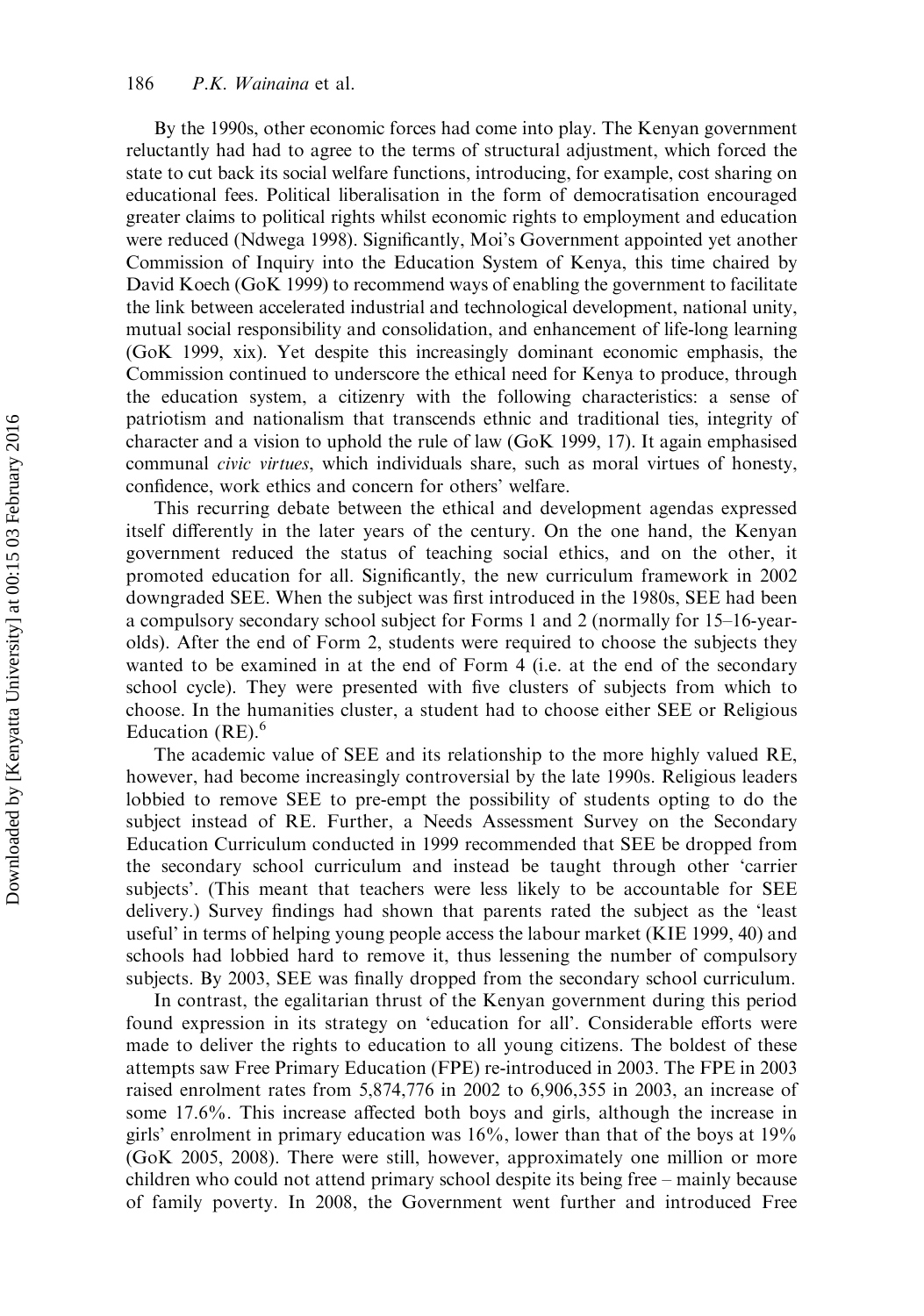Secondary Education (FSE), which saw secondary enrolment grow from 1.18 million students in 2007 to 1.3 million in 2008, pushing the Gross Enrolment Rate (GER) from  $38\%$  to  $42.5\%$  (GoK 2008).<sup>7</sup> While FSE relieved families of tuition fees and the purchase of teaching and learning materials, it is common knowledge among Kenyans that parents and guardians have to meet other school-related costs, such as boarding, feeding and their children's school uniform. Although pro-poor, it is not the case that the poor had the same chance of learning how to become equal citizens.

There has been much debate amongst Kenyan educationalists about the democratisation of education, sometimes resulting in calls for 'radical policy reforms' in the education sector [Institute for Policy Analysis and Research (IPAR) 2008; Sifuna 2000; Otieno 2002]. National citizenship is seen to be hampered by the government's categorisation of state national, provincial and district schools.<sup>8</sup> District schools, which are the least well-resourced, admit relatively lowly qualified students – the majority (85%) of whom come from the district where the schools are located. According to education analysts and critics, this 'quota' system of admission to secondary schooling is unlikely to enhance universal national citizenship and should therefore be replaced by 'open admissions of students to any school of choice, regardless of place of origin or ethnic background' (IPAR 2008, 13). The IPAR also observed that, despite the emphasis on democracy in the modern world, school administrators in Kenya have remained autocratic in how they manage their institutions apparently demonstrating an abhorrence of dialogue; they denied students their rights to self-expression. Such authoritarian structures and cultures of Kenyan schools have been found to encourage non-tolerance and a lack of questioning in young people (Sifuna  $2000$ ).<sup>9</sup> Also the lack of democratic participation by pupils in school and classroom cultures is associated with pedagogies characterised by use of threats, verbal abuse and physical punishments (Wamahiu 1999). Both the structure of school governance and the culture of the hidden curriculum continue to raise serious concerns about their ability to promote active, law-abiding, politically engaged citizens.<sup>10</sup>

Similarly, questions are raised about the actual interface between local cultures, indigenous knowledge, and liberal Western notions of democracy (e.g. freedom of speech and movement). Gender and ethnic conflicts still shape schooling. The colonial legacy had created a sexual dualism and political marginalisation of women that continues to be sustained (Aubrey 2001; Nasang'o and Ayot 2007). As a consequence, the empowerment of women is difficult to attain:

The gender inequalities in Kenyan society have an ethnic cultural base that Kenyan teachers in Kubow's (2007) study had difficulty addressing. Teachers were cautious about challenging what were seen as oppressive gender/ethnic practices. They found it hard to encourage girls to ask questions confidently in class in a culture where they were taught not to answer back in the home. Such female assertiveness is inconsistent with early marriage and where serving men was constructed as the feminine norm. The implications are that more needs to be done to ensure that young Kenyan women are 'able to benefit from the dissemination of knowledge about the universal

State power in Africa remains conspicuously male power ingrained with predominantly male values, ideology and vision of the world. This male constructed machinery codifies, institutionalizes and legitimates patriarchy, a system that manifests itself not only in social and economic life but also in the law and biased political and legal statuses of women. [Nzomo (1998), quoted in Nasang'o and Ayot (2007, 170)]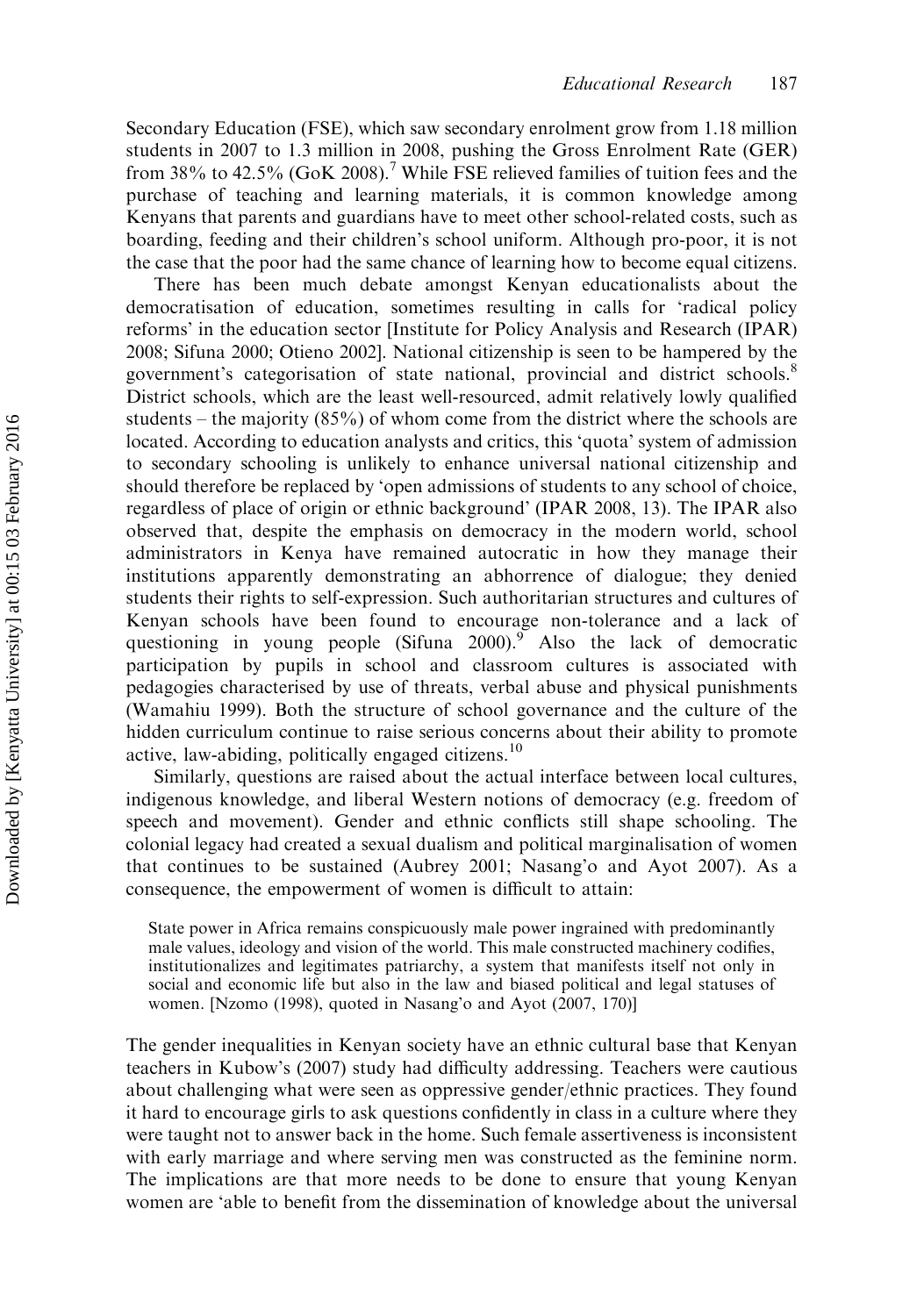principles of human rights and the advantages of their unalienable rights as human beings' (Nasang'o and Ayot 2007, 189). Encouraging recognition amongst youth of the role of gender in acquiring citizenship status and ways of tackling gender discrimination has, therefore, become a major concern, mainly amongst women's organisations such as the Federation of Women Lawyers (FIDA 1990), the Law Society of Kenya and the League of Kenya Women Voters  $(1992/1997)$ .<sup>11</sup>

# Conclusion

This article has elicited some of these historical tensions in the Kenyan context where there was a need to retain a specifically African political orientation, to promote collectivism over and above individualism, and to unify diverse ethnic cultures. Although frustratingly brief, our account demonstrates considerable national faith in the importance of educating youth, despite the fact that some 46% of Kenyans live below the poverty line (GoK 2008, 2010). This situation has been compounded by low economic growth, following recent post-election violence in Kenya. However, even in this short account, it is clear that over the last 50 years the Kenyan government has had to try to:

- (1) shake off the educational and social inequalities associated with the legacy of the British colonial education system and the building of a new ethnically and racially unified nation;
- (2) address the tensions between liberal democracy and cultural and local educational practices associated with collectivism; and
- (3) resolve the conflict between economic and social goals of development.

Our investigation reveals the various ways in which consecutive Kenya governments under Presidents Kenyatta and Moi attempted to redistribute education to all, and provide a common curriculum that included (initially through a separate subject but latterly through mainstreaming) the teaching of civic values and national ethics. The ethical dimension of citizenship education at points addressed democratisation, national unity and, at other points, moral decadence and social disorder issues. At the heart of this curricular history is the desire to use schooling to sustain a democratic society even at a time when economic and social rights were repressed. According to the World Bank (2007), democratisation enhances development outcomes 'reducing corruption, improving governance, increasing demand for human capital investment, preparing for disaster and preventing disasters' (World Bank 2007). However there are tensions between Western and non-Western understandings of the link between citizenship and development which are not likely to lessen, especially if Western values entail the promotion of market-driven economies, which lose touch with social values and the social outcomes intended for schooling in African contexts (Bhola 2002).

The reorientation of education as simply a private good without equal emphasis on its potential social good in the latter half of the twentieth century in Western Europe has resulted in a different highly individualised model of citizenship for young people. In Jordan's (2006, 117) view:

In the new model of education urged by the World Bank, WTO and the large education companies, this culture (the social good) is seen as a cost, not a benefit. Commercialisation and the 'choice of agenda' in education ... erode loyalty and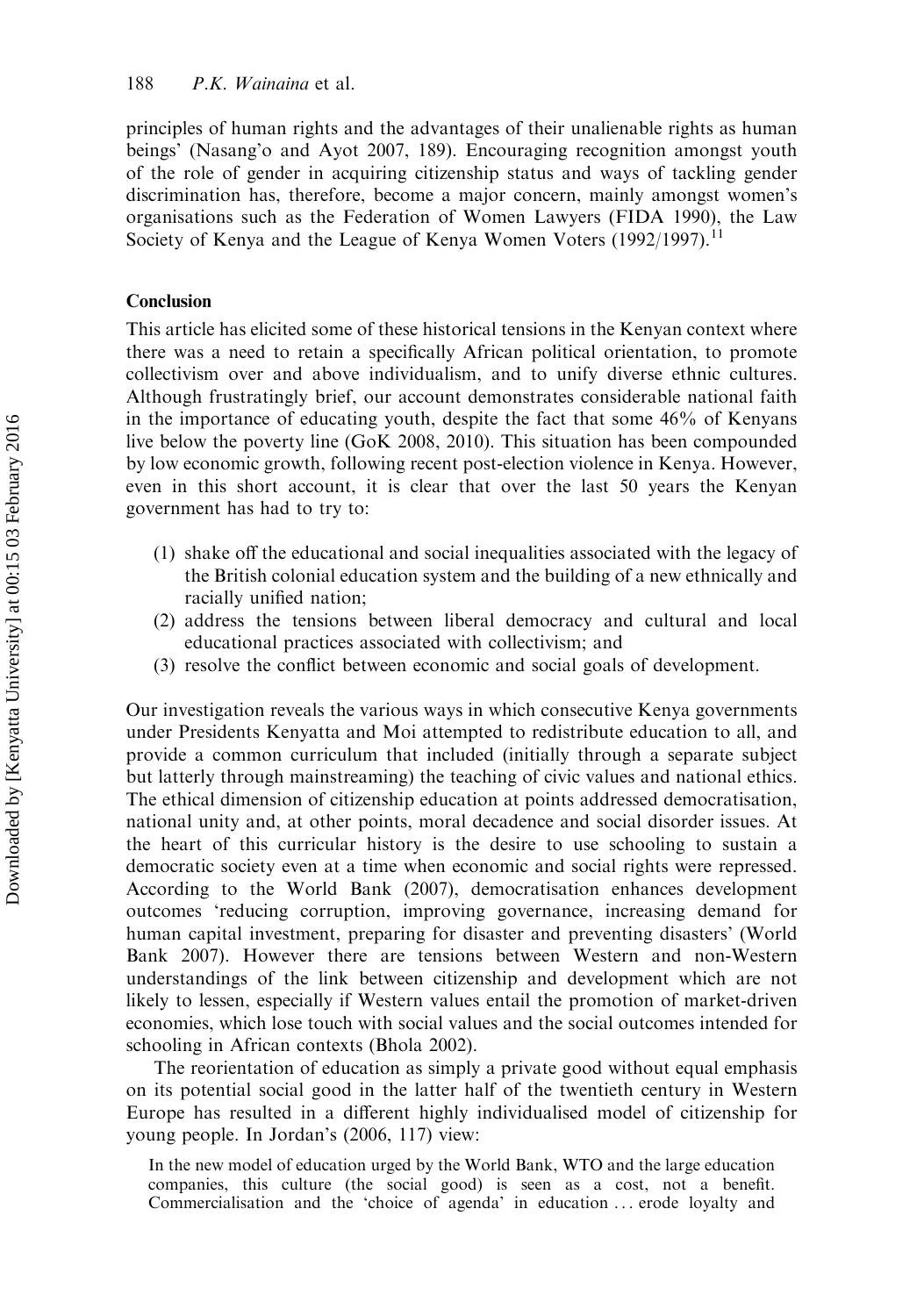interdependence, encouraging autonomy and competition rather than sharing. This may damage the very public culture on which democracy and citizenship rely. (Jordan 2006, 117)

The growth of such individualism amongst youth and the consequent rebalancing of social and individual demands are as problematic as bad governance and economic mismanagement and a weak citizenry (Otieno 2002, 16–17). Along with others, Kanyinga (2002) argues for the importance of developing a civil society in Kenya to retrieve the relationship of the individual to the state that has been undermined since independence and economic/political failure. Although neoliberal reforms promote stakeholder governance, they are associated with a withdrawal of rights and entitlements, increasing social inequality and a rolling back of the welfare state. Comaroff and Comaroff (2004) argue that African nations are 'both seduced and pressed into a capitalist economy that offered them cash and commodities' but which also disempower them since this 'Euromodernity' demands self-willed subjects. An alternative approach emphasises that endemic poverty such as that found in countries like Kenya can only be addressed if communities, especially the poor, are able to achieve empowerment. Such empowerment needs to engage young people in thinking critically through 'new imperialist' (Tikly 2004) impositions of Western development and political philosophies within their society.<sup>12</sup> The question that this approach then raises is: what is the most appropriate model of citizenship education today for a country such as Kenya?

#### Acknowledgements

This paper was developed for the Youth Gender and Citizenship: An inter-generational study of educational outcomes and poverty project, as part of the Research Consortium on Educational Outcomes and Poverty (RECOUP) research programme (2005–10) funded by the Department for International Development in the UK. The views expressed here are those of the authors alone.

#### **Notes**

- 1. This paper draws on Arnot et al. (2009).
- 2. See Harber's (1997) account of political education in African countries, which explored the ways in which schools were organised and how they socialised youth, and Preece and Mosweunyane (2004)' s study of citizenship education in Botswana.
- 3. See World Development Report (2007) for the views of Kenyan youth on this agenda.
- 4. Political figures gained legitimacy from supporting such projects. Moi's governments seized control of *harambee*, centralising the funding and thus undermining civil society organisations and ethnic coalitions in communities (Gibbon 1995).
- 5. The 8-4-4 system entailed eight years primary, four years secondary and four years university. See Otiende and Njoroge (2001), and Otiende, Wainaina, and Waiyaki (1986, 1987) for details of the SEE syllabus content.
- 6. When students chose RE, they could then select from a range of separate Christian, Islamic or Hinduism examination papers.
- 7. In 2009, secondary enrolment rose to 1.5 million, which is a drop compared with the increase in 2008 (GoK 2008). The 2010 Economic Survey also indicates that secondary school enrolment increased by  $6.2\%$  – from 6566 (2008) to 6971 (2009); the number of secondary school teachers rose by 11.8% from 43,016 to 28,087, while the student– teacher ratio increased nationally from 28:1 (2008) to 30:1 (Gok 2010).
- There were attempts to develop local citizenship within the community through the use of district secondary schools under Moi's 24-year rule. As a result, the establishment of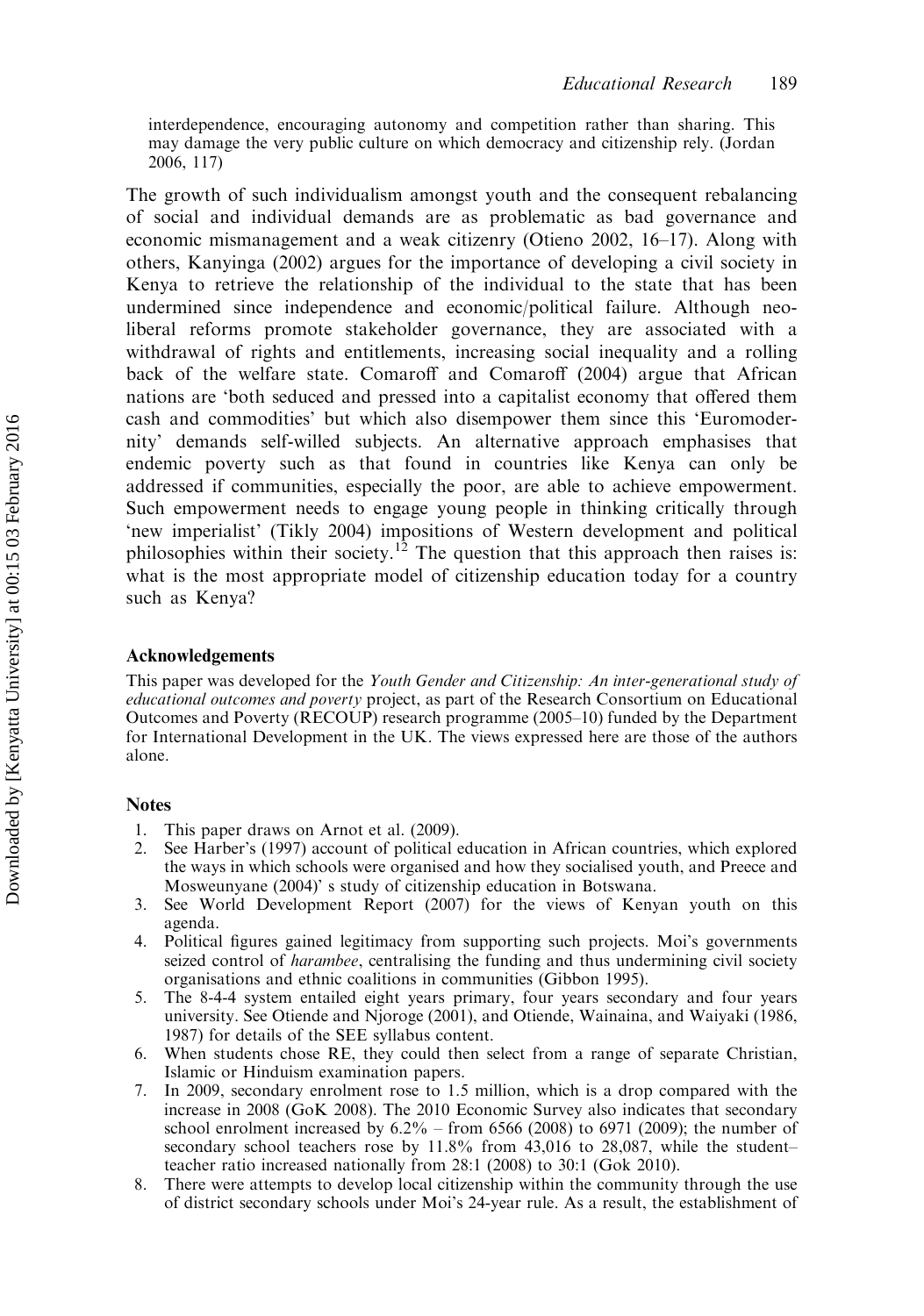district secondary schools increased considerably compared with the number of national schools. This had far-reaching implications on citizenship identities that cannot easily be explored here.

- 9. Researching findings from 92 schools found a close relationship between democratic school administrative and pedagogic practices and students' social capabilities (Wakhulia 2004).
- 10. The Centre for the Study of Adolescence found that more than half of all the convicted criminals in jail were between 16 and 25 years (Daily Nation, 18 August 2007). A survey carried out by the BBC on 10 cities worldwide, and involving some 3000 youth in the 15–17 age group, revealed a lack of citizenship identity and national belonging among 81% of Nairobi youth in the sample who said they would emigrate if the opportunity arose.
- 11. The FIDA booklets offer basic education on voting rights and procedures as well as how to support women's inclusion into mainstream politics. These kinds of 'easy-to-read' civic education documents play a key role in persuading men and women to work together and hence model a gender cohesive citizenship for the youth. The League of Kenya women voters addressed issues of gender discrimination in laws that denied women the right to property, land and child custody etc. By the mid-1990s, it had pushed the women's political agenda forward to include agitation for constitutional reforms that would embrace women's agendas and the education of female citizens.
- 12. Tikly (2004, 194) argues that citizenship education in postcolonial contexts could, at least in theory, be used to expose such Eurocentric assumptions and values, particularly around development discourses by rethinking the issues of inequality and social transformation in African contexts.

# References

- Abdi, A.A., L. Ellis, and E. Shizha. 2005. Democratic development and the role of citizenship in Sub-Saharan Africa with a case focus on Zambia. International Education Journal 6, no. 4: 454–66.
- Arnot, M., L. Casely-Hayford, P.K. Wainaina, F. Chege, and D. Dovie. 2009. Youth citizenship, national unity and poverty alleviation: East and West African approach to the education of a new generation. RECOUP Working Paper no. 26. [http://www.dfid.gov.uk/](http://www.dfid.gov.uk/r4d/SearchResearchDatabase.asp?OutPutId=182039) [r4d/SearchResearchDatabase.asp?OutPutId](http://www.dfid.gov.uk/r4d/SearchResearchDatabase.asp?OutPutId=182039)=[182039](http://www.dfid.gov.uk/r4d/SearchResearchDatabase.asp?OutPutId=182039)
- Aubrey, L. 2001. Gender, development and democratization in Africa. Journal of Asian and African Studies XXXVI, no. 1: 87-111.
- Avoseh, M.B.M. 2001. Learning to be an active citizen: Lessons of traditional Africa for lifelong learning. International Journal of Lifelong learning 20, no. 6: 479–86.
- Bhola, H.S. 2002. Reclaiming old heritage for proclaiming future history: The knowledge-fordevelopment debate in African contexts. Africa Today 49, no. 3: 3–21.
- Burgess, A. 2005a. Introduction to youth and citizenship in East Africa. Africa Today 51, no. 3: vi–xxiv.
- Burgess, A. 2005b. The young pioneers and the rituals of citizenship in revolutionary Zanzibar. Africa Today 51, no. 3: 3–29.
- Colonial Office. 1948. Education for citizenship in Africa. London: His Majesty's Stationery Office.
- Comaroff, J., and J.L. Comaroff. 2004. Notes on Afromodernity and the neo-world order: an afterword. In Producing African futures: Ritual and reproduction in a neo-liberal age, ed. B. Weiss, 329–48. Leiden: Boston Brill.
- Durham, D. 2007. Empowering youth: Making youth citizens in Botswana. In Generations and globalisation: Youth, age and family in the new world economy, ed. J. Cole and D. Durham, 102–31. Bloomington, IN: Indiana University Press.
- Federation of Women Lawyers (FIDA). 1990. A Kenya woman's guide to personal law. Nairobi: FIDA.
- Gibbon, P. 1995. Markets, civil society and democracy in Kenya. In Markets, civil society and democracy, ed. P. Gibbon, 7-30. Uppsala, Sweden: Reprocentralen HSC.
- Government of Kenya (GoK). 1964. Kenya Education Commission report. Ominde Report Nairobi: Government of Kenya.

<sup>190</sup> P.K. Wainaina et al.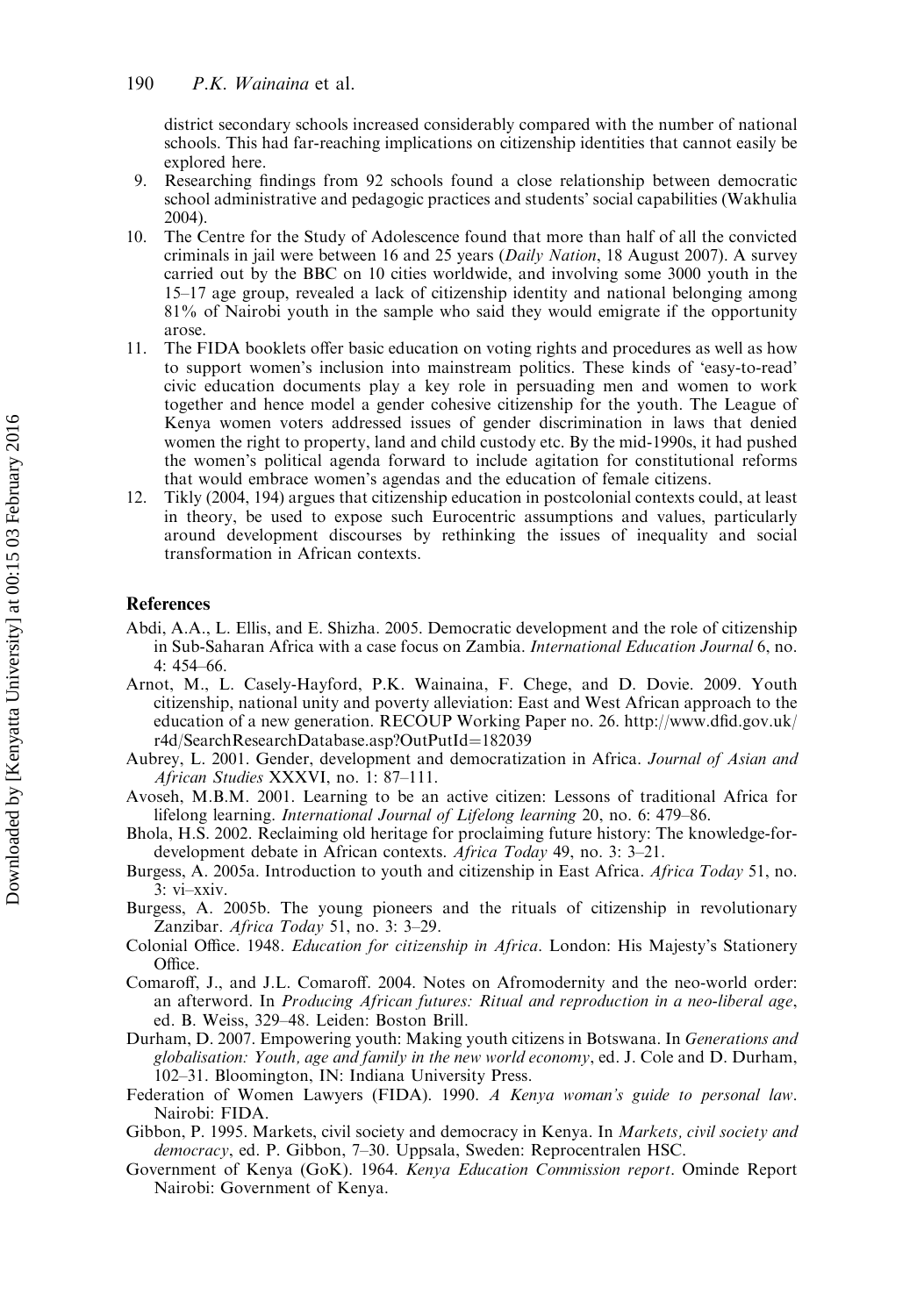- Government of Kenya (GoK). 1976. Social Education and Ethics: Forms 1 and 2 teachers' guide (Gachathi Report). Nairobi: Kenya Literature Bureau.
- Government of Kenya (GoK). 1981. Second university in Kenya: Report of the Presidential Working Party. Mackay Report. Nairobi: Government of Kenya.
- Government of Kenya (GoK). 1988. Education and manpower training for the next decade and beyond (Kamunge Report). Nairobi: Government of Kenya.
- Government of Kenya (GoK). 1999. National poverty eradication plan 1999–2015 (Koech Report). Nairobi: Government of Kenya.
- Government of Kenya (GoK). 2005. Sessional paper number 5 of 2005. Nairobi: Government Printers.

Government of Kenya (GoK). 2008. Economic survey. Nairobi: Government Printers.

Government of Kenya (GoK). 2010. Economic survey. Nairobi: Government Printers.

- Harber, C. 1997. Education, democracy and political development in Africa. Brighton: Sussex Academic Press.
- Hunt, F. 2007. Schooling citizens: A study of policy in practice in South Africa. Unpublished thesis, University of Sussex.
- Institute for Policy Analysis and Research (IPAR). 2008. Radical reform for Kenya's education sector: Implementing policies responsive to Vision 2030. Policy View Issue 4, 2008, Nairobi, An occasional publication of the Institute of Policy Analysis and Research (IPAR).
- Jordan, B. 2006. Social policy for the twenty first century: New perspectives and big issues. Cambridge: Polity Press.
- Kanyinga, K. 2002. Civil society and democratisation process in Kenya. In Yearning for democracy: Kenya at the dawn of a new century, ed. S. Wangala, S.K. Akivaga, and K. Kibwana. Nairobi: Claripress.
- Kendall, N. 2007. Education for all meets political democratization: free primary education and the neo-liberalisation of the Malawian school and state. Comparative Education Review 51, no. 3: 281–305.
- Kenya Institute of Education (KIE). 1999. Needs assessment survey report on the secondary education curriculum. KIE Research Report Series No. 64.
- Kubow, P.K. 2007. Teachers' construction of democracy: Intersections of Western and indigenous knowledge in South Africa and Kenya. Comparative Education Review 51, no. 3: 307–28.
- Law Society of Kenya; Kenya Human Rights Commission and International Commission of Jurists (not dated). Kenya we want: Proposal for a model constitution, summary and highlights. Nairobi.
- League of Kenya Women Voters. 1992/1997. Women and democracy: A voters' handbook. Nairobi: Views Limited.
- Mamdani, M. 1996. Citizen and subject: Contemporary Africa and the legacy of late colonialism. Princeton, NJ: Princeton University Press.
- May, T. 1997. Social research: Issues, methods, and process. 2nd ed., 1998. Buckingham: Open University Press.
- Mbiti, J.S. 1969. African religions and philosophy. Nairobi: East African Educational Publishers Ltd.
- Nasang'o, S.W., and T.O. Ayot. 2007. Women in Kenyan politics of transitions and democratization. In Kenya: The struggle for democracy, ed. G.R. Murunga, and S.W. Nasang'o, 164–96. London/Dakar: Zed Books.
- Ndegwa, S.N. 1997. Citizenship and ethnicity: An examination of two transition moments in Kenyan politics. The American Political Science Review 91, no. 3: 599-616.
- Ndegwa, S.N. 1998. Citizenship amid economic and political change in Kenya. Africa Today 45, no. 3/4: 351–69.
- Nsamenang, A.B. 2002. Adolescence in Sub-Saharan Africa: An image constructed from Africa's triple inheritance. In The world's youth: Adolescence in eight regions of the globe, ed. B. Bradford Brown, R.W. Larson, and T.S. Saraswathi, 61–104. Cambridge: Cambridge University Press.
- Otiende, J., and K. Njoroge, eds. 2001. Education, gender and democracy in Kenya. Nairobi: Quest & Insight Publishers.
- Otiende, J.E., P.K. Wainaina, and M. Waiyaki. 1986. Social education and ethics for secondary schools: Book 1. Nairobi: Longman.